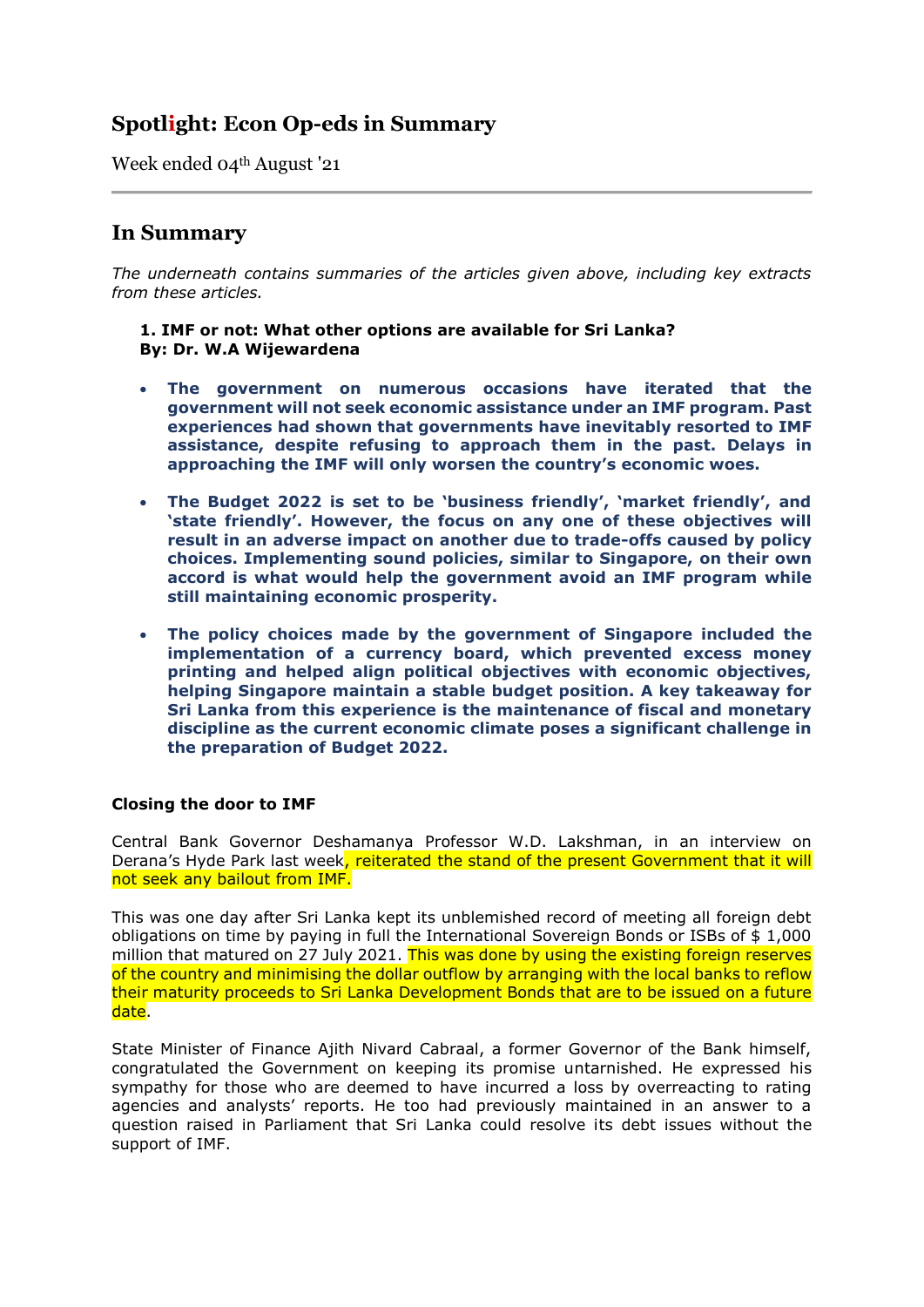Recently, in an interview with Sunday Times, the de facto policy chief of the Gotabaya Rajapaksa Administration, President's Secretary Dr. P.B. Jayasundara too had reiterated that going to IMF was not the solution.

Strangely, the new Finance Minister Basil Rajapaksa has been silent on this issue, perhaps keeping his options open. But as it is, the Gotabaya Rajapaksa administration appears to be firm on the stand of not seeking IMF support to rescue Sri Lanka's economy badly battered by worsening macroeconomic conditions exacerbated by the outbreak of the COVID-19 pandemic. Despite many suggestions by analysts, including this writer, the Government will seek to implement its own home-grown policies to rescue the economy without the support of IMF at this crucial hour.

# **Delaying the move to IMF will be costly**

However, the experience in the past has shown that **many policymakers and top politicians** who had spoken valiantly against any type of IMF support had finally yielded to the pressures of the market and changed their stance. The most recent example was that after the Good Governance government was set up in 2015, its Finance Minister Ravi Karunanayake refused to seek IMF support to resolve the growing balance of payments problem of the country. Instead, he claimed that a Belgian investor had agreed to supply Sri Lanka with a deposit of \$ 3 billion. He did not change his stance, nor did his Government, when it was pointed out that such an inflow may be fake and smelled of an instance of money laundering.

When the Government decided to go to the IMF, it was too late, and the rescue package was delivered only by July 2016. Because of this late adoption, it could not deliver the expected results. As a result, President Gotabaya Rajapaksa inherited a problem economy that demanded tough measures for effective resolution. Hence, when a country is facing an acute balance of payments problem, a delayed decision for a rescue package is extremely costly and the late delivery of support would not bring in the desired results.

Wittingly or unwittingly, the present Government too has fallen into this trap. If it one day decides to go to IMF, it will be too late. Hence, the present Government does not have a choice but to go along with its own plan of resolving the country's balance of payments issue. That will involve, as Governor Lakshman had eloquently pronounced all the time, going ahead with the much-publicised alternative policy stance.

#### **A Finance Minister on a tight rope**

This is the formidable challenge faced by the new Finance Minister Basil Rajapaksa. His choice is like the paradox faced by the proverbial villager who was given an impossible choice: if he stayed in a place on route to house, he would die; if he went home, his wife would die. That was because, unknown to him, a cobra had lodged itself in his travel bag and whatever he did, it was an unbearable cost which either party had to take. Similarly, there is a cobra that had entered the coffers of the Treasury making the choice which finance minister had to make an impossible one. This will make the preparation of the Budget 2022, his maiden budget, a choice involving imposing enormous costs on some section in society.

#### **The impossible three tasks of the new Finance Minister**

President's Secretary Dr. P.B. Jayasundara had given a clue about it in an interview with the website EconomyNext. Claiming that the new Finance Minister will make a 'dramatic change' in his Budget 2022, he had said that the Minister is a practical person plus 'marketfriendly, state-friendly, and business-friendly' too.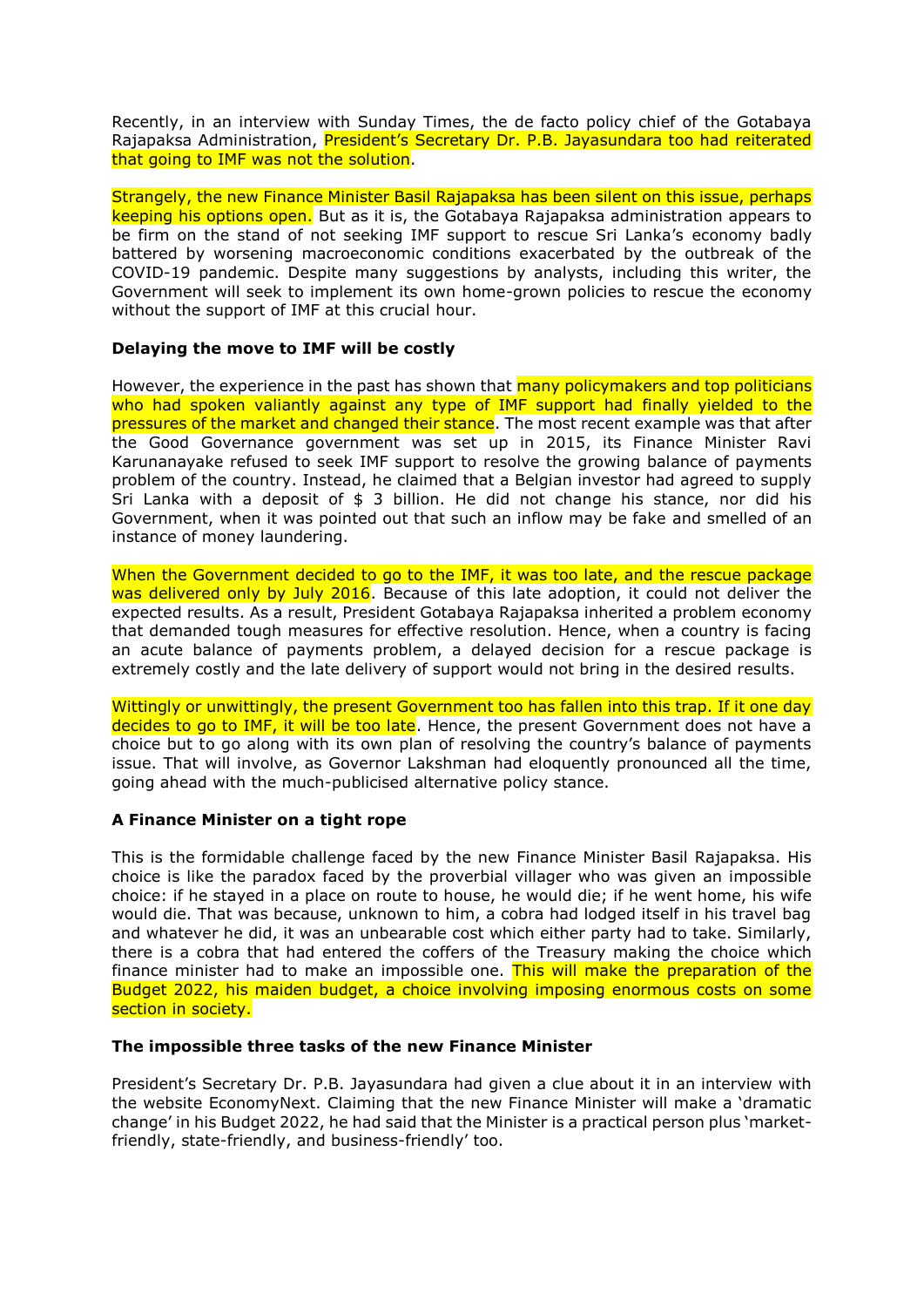In terms of economics, a person cannot be friendly to these three competing sectors at the same time. For instance, a state-friendly person must expand the state sector at the expense of the market and the business. A market-friendly person can be to some extent business friendly if the business sector follows the market rules. If business is anti-market, both the market and the business clash with each other. Surely a market-friendly person cannot be state-friendly at the same time unless the state is prepared to follow the market rather than lead the market.

This was how the open economy with a human face preached by Chandrika Bandaranaike or the social market economy of Ranil Wickremesinghe failed in attaining their goals. If all the three goals are pursued, it is an iterative process. The algorithmic formula requires the policymaker to follow one ignoring the other two and then return to the ignored goals one after the other. But once they return to the ignored goals, they are no longer in the previous condition. Once they are fixed and the policymaker returns to the original priority, it is also changed beyond redemption.

If a balancing act is required, it is like an acrobat walking on a tight rope holding three burdens at the same time in his two hands. If he tilts to one side, say to the state sector, he will fall. Similarly, if he tilts to the market side, he will also fall. The same is true if he tilts to the business sector. Hence, the Budget 2022, it appears, instead of bringing a dramatic change, will drive the new Finance Minister to an inescapable trap.

#### **Singapore story**

Can a country rescue itself without an IMF program? It can, provided it will introduce an economy-wide reform and restructuring program on its own. Singapore has set a good example for this.

Singapore joined both the IMF and the World Bank in 1966 one year after it got separated from Malaysia. Singapore's Finance Minister at the time, Lim Kim San, while presenting the Bretton Woods Agreement Act in Parliament, justified seeking IMF membership on three grounds. They were: boosting Singapore's capacity to manage its balance of payments, instilling confidence of the global community in its monetary policies, and gaining access to continued IMF technical expertise and advice on Singapore's economy.

Further, joining IMF was a prerequisite for joining the World Bank which might extend some development loans to infant Singapore. But apart from the technical advice, Singapore did not go for an IMF program. There was no necessity for such a program either. That was because Singapore continued to implement the needed reform programs on its own.

#### **No free lunches**

How Singapore implemented the reform programs has been explained by its first Finance Minister Dr. Goh Keng Swee in an article written for the silver jubilee commemoration publication of its Currency Board. Explaining why Singapore chose to continue with the Currency Board system, though it was a relic of the colonial rule, Goh says that Singapore's old guard felt the necessity to establish discipline among its ruling politicians. Unlike a central bank, a currency board cannot print money for financing the government expenditure programs because it has to maintain an equivalent amount in foreign exchange when it issues currency. If the country does not earn fresh foreign exchange, it cannot print new money.

Similarly, if the country loses foreign exchange, an equivalent amount of currency already released will be withdrawn from circulation. Hence, there was an incentive for the ruling politicians to implement schemes to earn fresh foreign exchange. Dismissing the extant popular view that central bank printed money could generate prosperity, Goh says that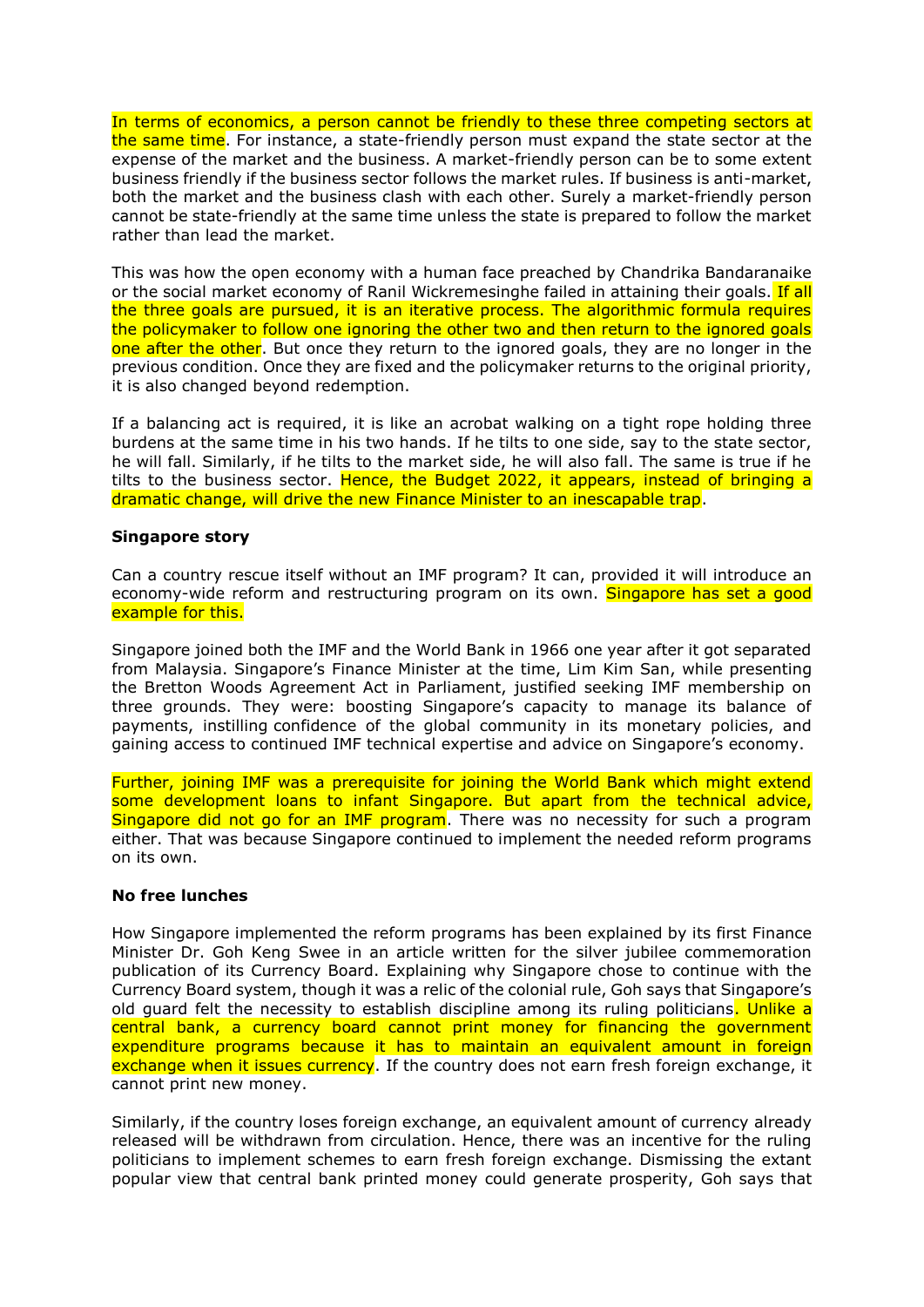the old guard did not buy that idea. According to them, the central bank money cannot bring in prosperity. Prosperity is generated by hard work done by all citizens, students in schools, undergraduates in universities and technical colleges, and workers in workplaces.

By adopting this type of a policy stance, Singapore's old guard wanted to give messages to three types of people: its future politicians, citizens and people in the rest of the world. The message to its future politicians was that if they needed to have vote catching expenditure programs, they should bring that money from homes and not the money printed by the central bank. The Singaporeans were warned that if they needed better public services, they should be prepared to pay for them and not expect free lunches.

The message to the people in the rest of the world was the important one. It simply said that they could leave their savings with Singapore and the country would invest them prudently so that they would be paid an attractive rate of return, while ensuring the safe return of the principal.

#### **No alternative for prudence**

Accordingly, Singapore adopted a prudent budgetary policy and monetary policy throughout its post-independent history. From 1965 to 1973, the budget was balanced, from 1974 to 1987, a slight deficit, and thereafter, a budget surplus. Its monetary policy was so restrictive that its inflation rate was lower than that of its main trading partner, USA.

Hence, the Singapore dollar which was exchanged for S\$ 3.32 per US\$ in 1960 continued to appreciate in the market ending at S\$ 1.35 per US\$ by end-July 2021. In the external sector, Singapore had a slight trade deficit from 1965 to 1982, but a growing trade surplus thereafter. Its current account was in deficit from 1965 to 1987 and was in surplus since then. As Singapore managed its finances well, there was no necessity for seeking IMF funding.

#### **Sri Lanka: Cut revenue and then print money**

Sri Lanka which shuns IMF now can learn a few lessons from Singapore. Maintaining fiscal and monetary discipline is an important element in these lessons. On the fiscal front, the discipline should come from the elimination of free lunches by getting the users to pay, on one side, and enhancing the Government's taxation capability, on the other. While the first element is now being tried out, the second has been largely ignored. This is evident from the loss of a massive amount of revenue by offering an unsolicited tax concession to income and value-added tax payers.

The loss of the Government revenue in 2020 compared to its achievement in 2019 amounted to some Rs. 519 bn or 3.5% of GDP. According to the developments so far, the loss of revenue in 2021 will amount to some Rs. 450 bn or 3% of the estimated GDP. To compensate for the loss in revenue, the Government has resorted to borrowing from the banking sector that is made up of both the central bank and commercial banks. During the period from December 2019 to June 2021, its borrowings from the banking sector had amounted to Rs. 2,854 bn.

This would have led to a massive increase in the money stock had it not been for the outflow of money from the country by way of a decline in its foreign assets. But the money stock during this period has increased by Rs. 2,541 billion or 33%. Sri Lanka cannot continue with this type of fiscal and monetary indiscipline and hope to manage its own affairs without the IMF.

This is the formidable challenge faced by the new Finance Minister when he prepares the Budget for 2022.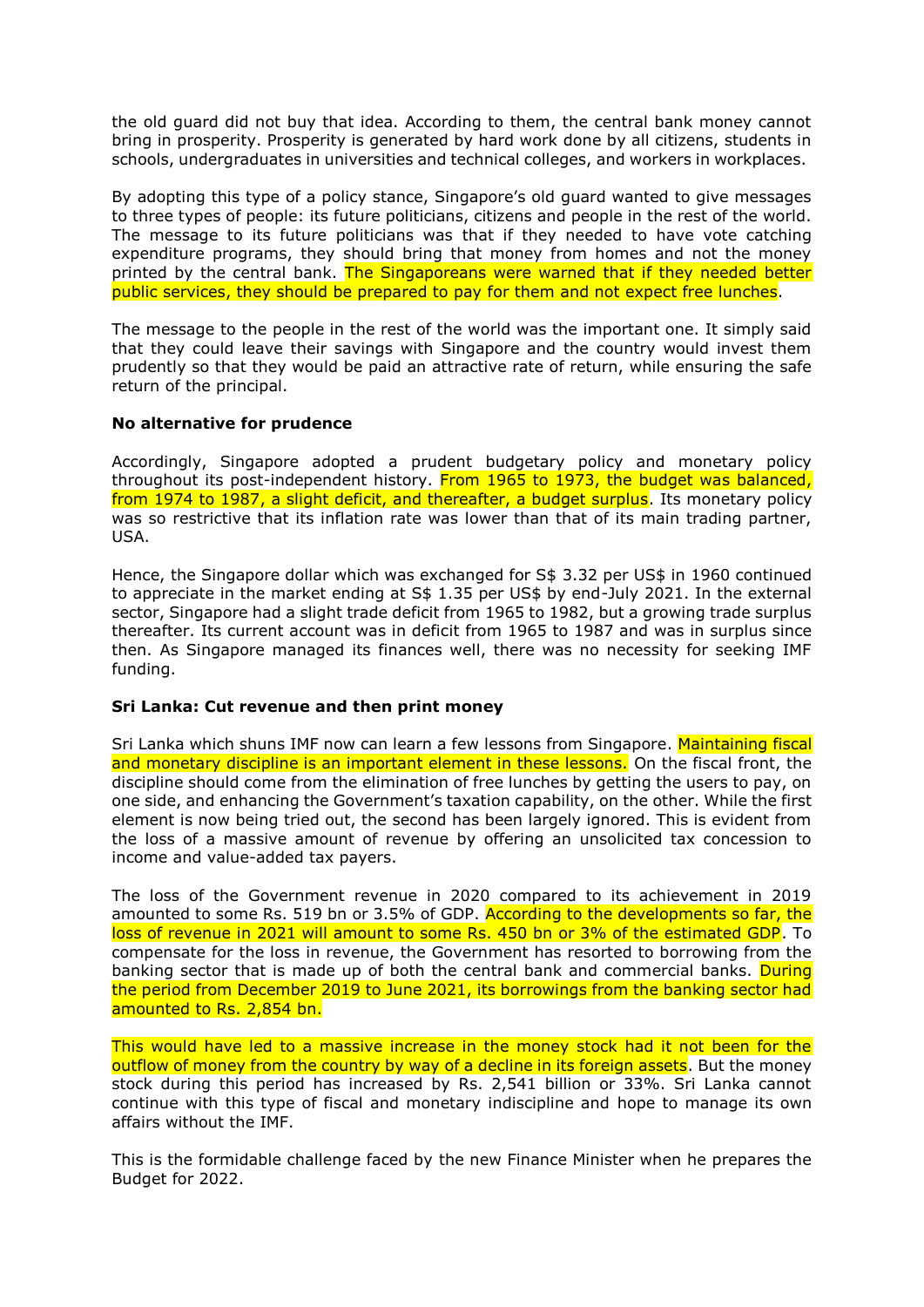# [For the full article](https://www.ft.lk/opinion/IMF-or-not-What-other-options-are-available-for-Sri-Lanka/14-721142) – Refer Daily FT

# **2. Denying IMF support is no solution for Sri Lanka's economic woes By Prof. Sirimevan Colombage**

- At present Sri Lanka is facing multiple economic challenges. The budget deficit that exceeds 11% of GDP as well public debt service commitments as much as 142% of government revenue have exacerbated the issues. With decreasing foreign reserves and upcoming foreign debt commitments exceeding current foreign reserves, most appropriate decision for Sri Lanka would be to seek assistance from the IMF.
- Governments' top officials have clearly stated that there is no immediate plan to seek financing from the IMF, arguing that an IMF facility will not assure immediate economic recovery or boost exports and tourism. However, in general IMF programs go beyond lending as it helps a country in long term economic stability with policy reforms. These ensure stability of in the monetary system and help attract foreign investment in the long run.
- The IMF expects the borrowing country to voluntarily agree on implementation of conditions that ensure macroeconomic stability. These are mainly in relation to the fiscal sector and the balance of payments. The government, however, strongly believes that there are alternate ways to address economic issues faced by the country and will seek these alternatives. Ultimately, it is the policymakers' decision to decide whether to choose the IMF or continue to borrow avoiding policy reforms.

Sri Lanka is currently facing multiple economic challenges amidst the COVID-19 pandemic. The budget deficit, which exceeded 11% of GDP last year due to tax cuts, has aggravated macroeconomic imbalances. Given the revenue constraints, it has become extremely difficult to meet public debt service commitments which absorb as much as 142% of total Government revenue annually. This necessitates further borrowings to roll over the maturing debt.

In the absence of adequate foreign loan inflows, the Government is now compelled to resort to domestic borrowings, mainly bank from the banking sector, causing faster growth of money supply by 22% over the last 12 months.

The resulting increased liquidity exerts considerable demand pressures on imports and inflation, weakening the rupee against foreign currencies. The country's foreign reserves are down to \$ 3.5 billion (excluding gold), as against the foreign debt commitments amounting \$ 6.8 billion to be met within the next 12 months.

#### **Support from the IMF is the prudent option**

In this difficult situation, the most appropriate policy option available to the authorities would be to launch a cohesive policy framework aimed at reducing macroeconomic imbalances in the short and medium-terms with the assistance from the International Monetary Fund (IMF). Such an arrangement would provide sufficient breathing space to implement the adjustment policies that are essential to restore economic stability and to facilitate economic growth.

Although Sri Lanka, as a member country, has the right to seek assistance from the IMF to overcome the economic catastrophe, the Government continues to decline such approach.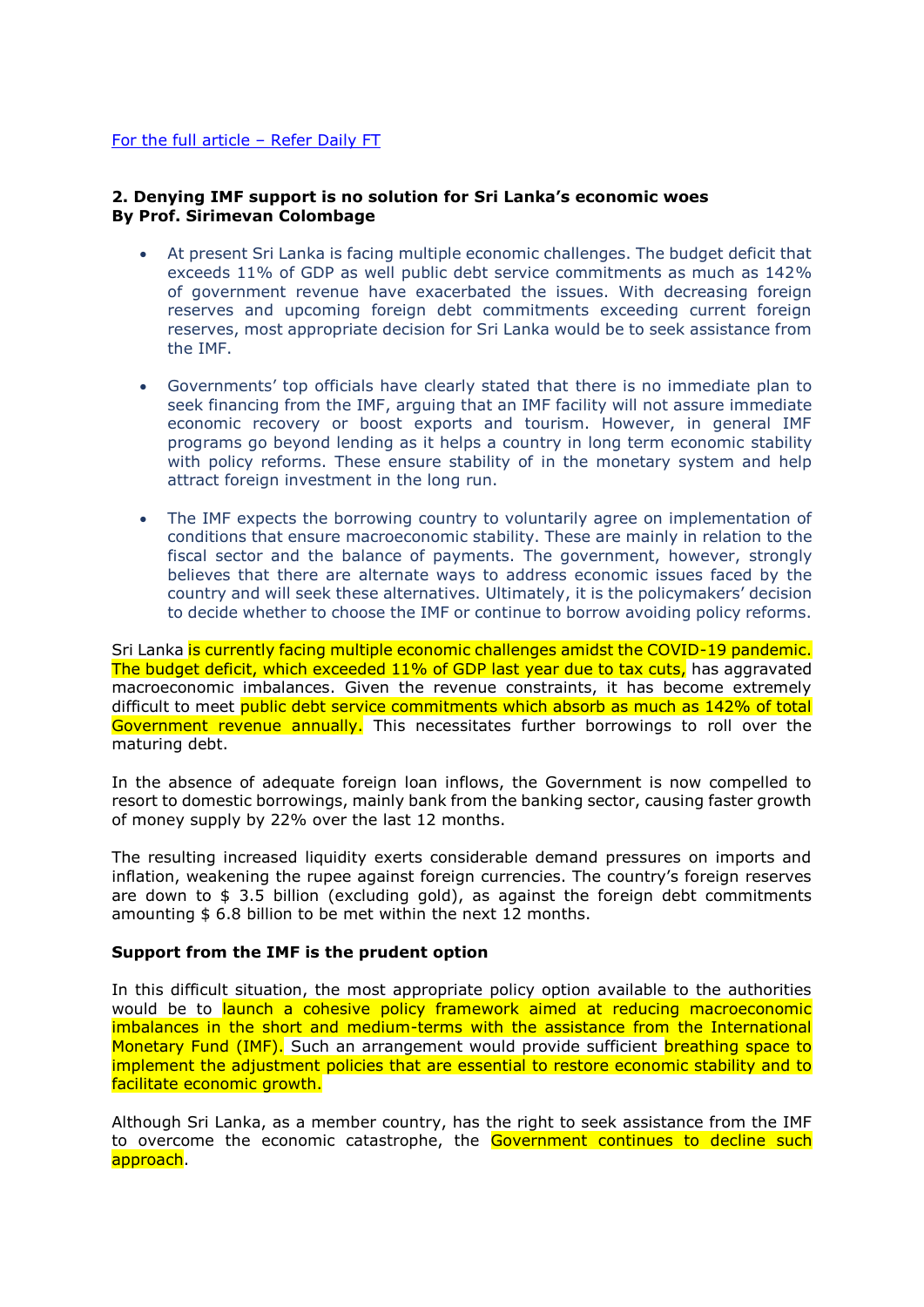#### **Denial of IMF support**

Presidential Secretary Dr. P.B. Jayasundera in a recent interview categorically stated that the Government has no immediate plan to seek financing from the IMF. He says that an arrangement with the IMF will not help to boost the country's exports or tourism. Any borrowing, including IMF programme, is good if there are immediate prospects for economic recovery, he says. But if the borrowing programme is not assuring economic recovery, it is important to work out areas where such assurance will come, he insists.

That assurance will come from investment, not from borrowing, according to Dr. Jayasundera. He further states that a **project portfolio around \$ 3 billion is available from** the World Bank and the Asian Development Bank covering sectors such as water, irrigation, highways, education and health with utilization spanning three to four years. If these projects are fast tracked removing the bottlenecks, the disbursements are a money flow, he said.

State Minister Ajith Nivard Cabraal and Central Bank Governor Prof. W.D. Lakshman too have reiterated in recent forums that the Government has an alternative approach to resolve the current economic problems without resorting to the IMF. However, such alternative approach is yet to be unveiled.

#### **IMF programmes go beyond lending**

As pointed out by Dr. Jayasundera, it is true that entering into an agreement with the IMF will not help to raise exports or to attract more tourists immediately. But that should not be a reason for rejecting any agreement with the **IMF**, since its mission has a broader scope than merely lending to member countries, in contrast to project loans disbursed by the World Bank (WB) or the Asian Development Bank (ADB).

The IMF, which is known as the world's "financial crisis firefighter," offers loans or bailouts to member countries that are encountering balance of payments difficulties. As the apex global financial body, it is the mission of the IMF to ensure **stability of the international** monetary system – the system of exchange rates and international payments that enables countries and their citizens to transact with each other.

Once economic stability is achieved through an IMF reform package, the economy would be conducive to attract foreign investment and thereby to boost exports and economic growth. Also, the country would be an attractive destination for tourists.

#### **IMF conditionalities**

The IMF's lending conditions are designed not only to execute its loan facilities, but also to ensure that the borrowing country will adopt the policy reforms that are needed to restore macroeconomic stability, particularly with regard to the fiscal sector and balance of payments. In practice, the borrowing country has to voluntarily agree to implement the conditionalities without any insistence by the IMF.

Thus, IMF assistance is subject to **borrowing country's obligation to implement certain** conditionalities aimed at improving Government finances and external payments. These conditionalities, known as "structural adjustment policies", include balancing the budget, removing price controls and State subsidies, privatising State-Owned Enterprises, liberalising foreign trade and exchange systems, adopting flexible interest and exchange rates and removing barriers to foreign capital flows.

This is the difference between the IMF and other lending agencies that offer project loans without any conditions aiming at rectifying macroeconomic imbalances such as the budget deficit. Similarly, loans can be obtained from a particular country, say from China, India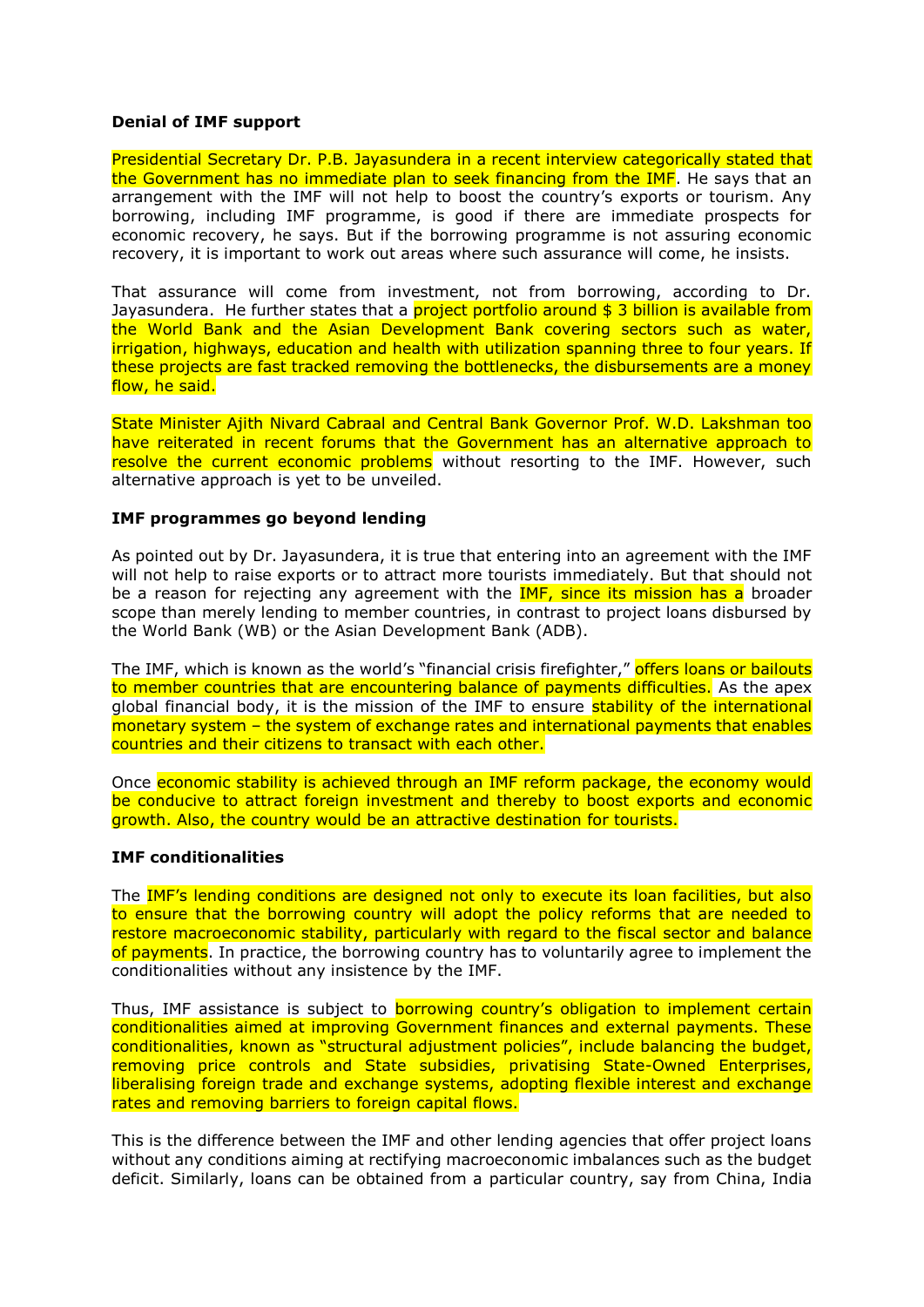or Bangladesh, without any structural adjustments. This applies to foreign borrowings raised in global capital markets through International Sovereign Bonds or Sri Lanka Development Bonds which do not carry any reform pledges.

# **Housekeeping essential**

Globally, the IMF is accused of imposing strict conditions on poor borrowing countries. But it may be noted here that such conditions are imposed for the sake of overcoming the macroeconomic imbalances encountered by the borrowing country itself. It is a kind of "housekeeping" that helps a debt-ridden country to escape the debt trap. This is what is needed at the moment in the case of Sri Lanka which is caught in a debt trap.

Given the stringent conditionalities attached to IMF facilities, the Sri Lankan Government has been increasingly resorting to non-conditional loans raised from individual countries and global capital markets. This has led to the accumulation of the debt stock rapidly over the last 15 years without adhering to any structural adjustments to achieve macroeconomic stability, particularly fiscal discipline aimed at reducing the budget deficit.

# **Undisclosed alternative approach**

In a recent TV interview, Central Bank Governor Prof. Lakshman mentioned that the advice given to the Government by various people in newspapers almost on a daily basis is that obtaining assistance from the IMF is the only solution. But, according to him. there were times we resolved problems of this nature without IMF interventions He further stated that none of the 16 IMF programs implemented in Sri Lanka over the last 40 years or so helped us to get out of the problems and to attain a sustainable growth.

Prof. Lakshman mentioned that there are alternative ways of resolving the economic setback. But as usual he did not disclose any such alternative path to address the critical problems that the country is facing today - heavy loan commitments, export shortfall, foreign exchange shortage, import restrictions and depleting foreign reserves.

Instead, he said that certain elements contained in the Presidential election manifesto, which was later adopted as the Government's economic policy, are being implemented at present. They include emphasis on the domestic production economy and exports, restrictions on non-essential imports, reliance on non-debt investment and reduction of foreign debt component.

I wish to emphasise here that the failure of the past IMF programmes in Sri Lanka was largely due to the non-adherence to such policy packages by the successive Governments for political reasons. Most of the structural adjustments contained in those programmes were abandoned halfway, as they contradicted with the populist policies such as consumer subsidies and public sector employment which have been used to win elections by the successive Governments. A good example is the premature suspension of the three-year Extended Fund Facility (2016-2019) programme with the IMF in 2019.

Hence, it is not reasonable to say that the IMF programmes were unsuccessful entirely due to their weaknesses.

#### **Debt rollover**

State Minister Cabraal claims that the prompt settlement of \$ 1 billion worth of International Sovereign Bonds on the due date (27 July) has proved that all the doomsayers and sceptics, both globally and locally, are wrong. He mentioned that multiple measures have been implemented to first stabilize the economy and stimulate thereafter, and to preserve foreign currency reserves.